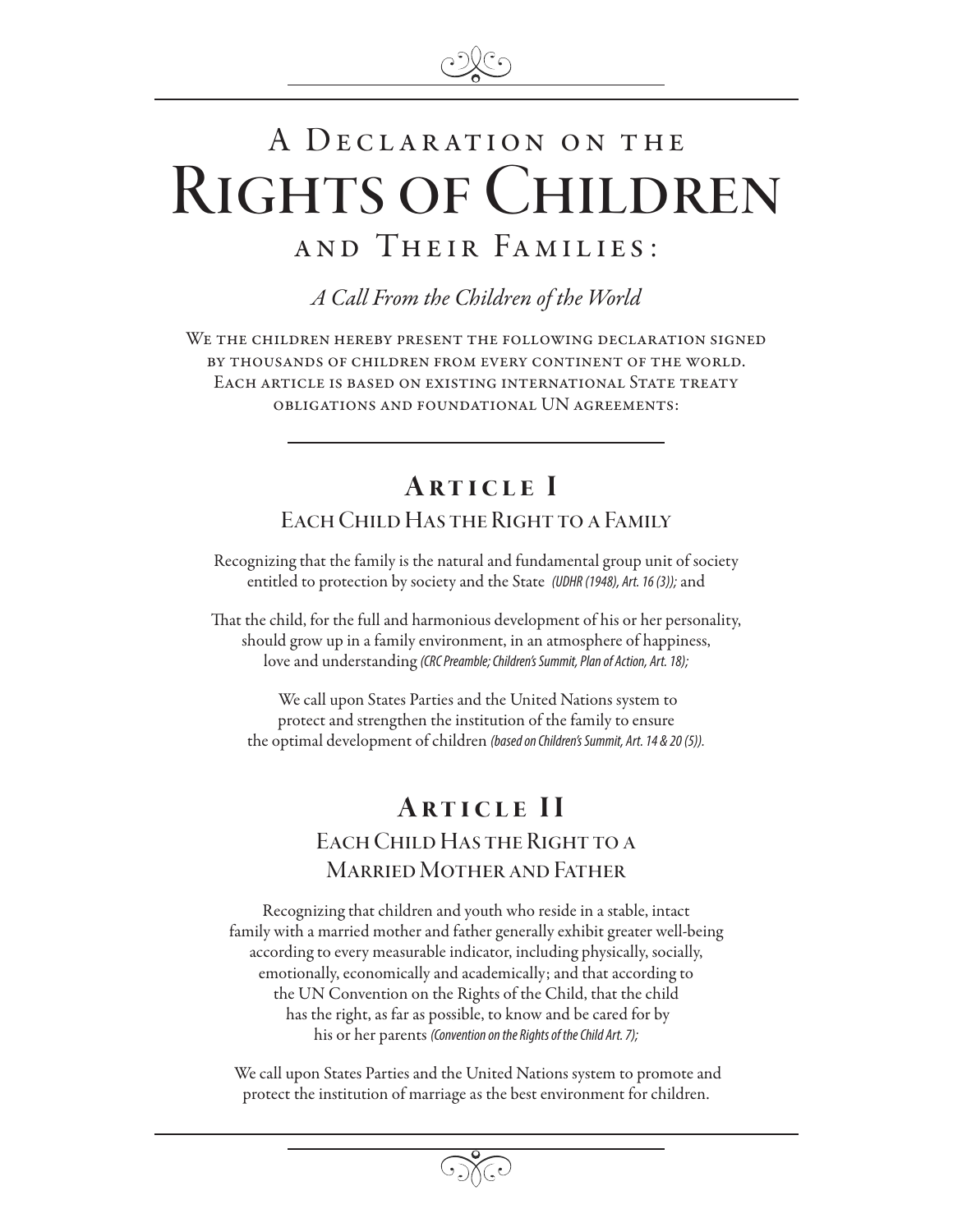# Article III

#### EACH CHILD HAS THE RIGHT TO THE Protection and Guidance of Their Parents

 Recognizing that parents have the primary responsibility for the upbringing and development of the child *(Convention on the Rights of the Child Art. 18);* 

 We call upon States Parties and the United Nations system to respect family autonomy and the responsibilities, rights and duties of parents to direct the upbringing of their children *(CRC Art. 3, 5 & 18; ICPD (1994), II, Principle 11).*

## Article IV EACH CHILD HAS THE RIGHT TO A RELIGION

Recognizing States' international treaty obligations to respect the right of the child to freedom of thought, conscience and religion *(Convention on the Rights of the Child Art. 14);* and

Recognizing that the introduction of children to the culture, values and norms of their society begins in the family *(Children's Summit, Plan of Action, Art. 18)*; and

That parents have the right to ensure the religious and moral education of their children in conformity with their own convictions *(ICESCR (1976) Art. 13-3; ICCPR (1976), Art. 18-4);*

We call upon States Parties and the United Nations system to respect the rights of children with regard to thought, conscience and religion, and to respect rights of parents to guide the moral and religious education of their children.*(Convention on the Rights of the Child Art. 14).*

### **ARTICLE V**

#### Each Child Has the Right to Innocence and Childhood

Recognizing that children have a right to enjoy their childhood free of adult concerns and responsibilities; and

 That in accordance with the Universal Declaration of Human Rights, that parents have a prior right to choose the kind of education that shall be given to their children *(UDHR Art. 26(3));* and

Noting with alarm the increasing international trend to grant autonomous adult rights including sexual rights to children;

Also noting with alarm increasing efforts to provide children prematurely with explicit sexual information, thereby robbing them of their health and innocence and hampering their ability to form stable, healthy families in the future;